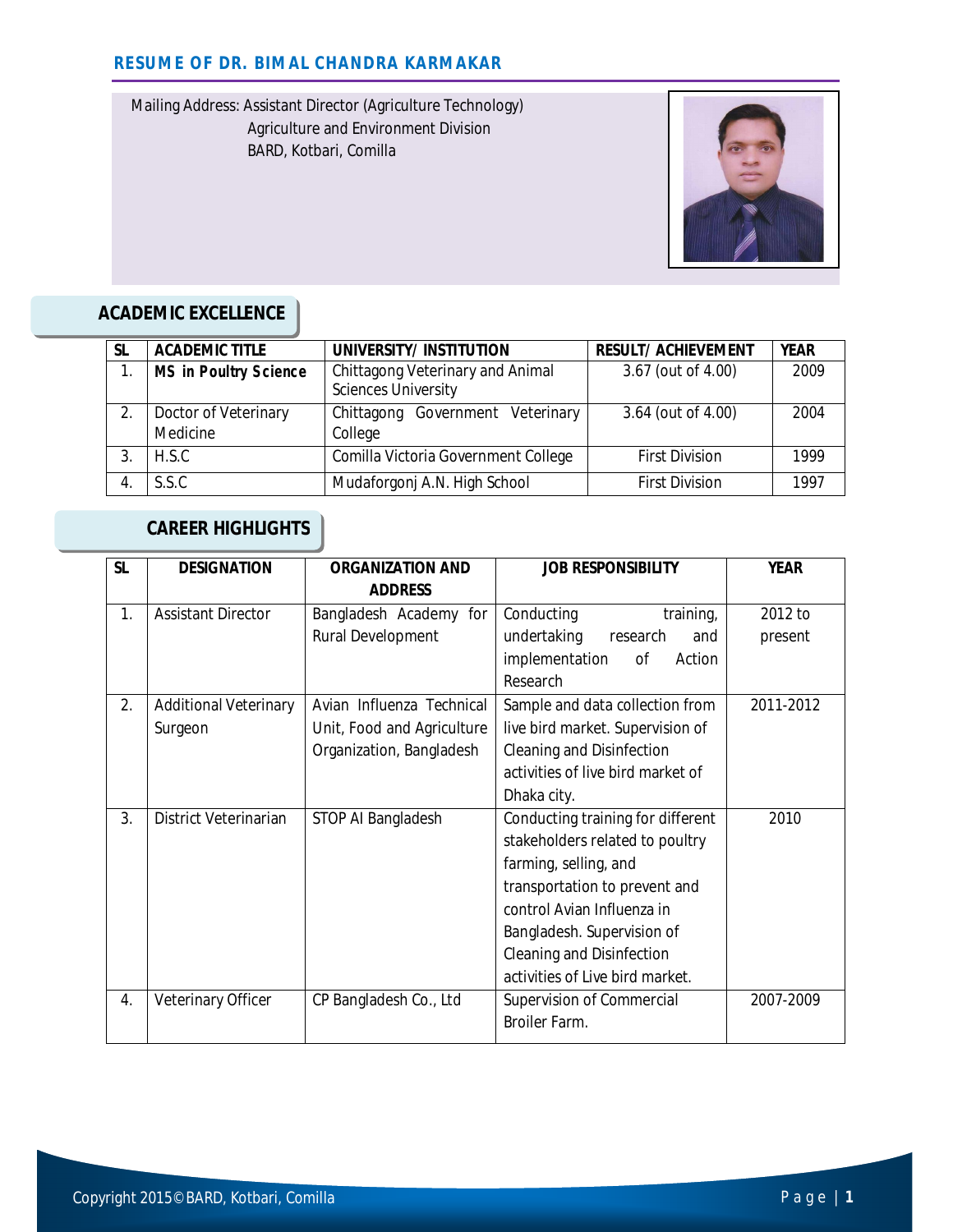Mailing Address: Assistant Director (Agriculture Technology) Agriculture and Environment Division BARD, Kotbari, Comilla



## **SPECILIZATION HIGHLIGHTS**

| <b>SL</b> | <b>AREAS OF SPECIALIZATION</b> |
|-----------|--------------------------------|
|           | <b>Veterinary Science</b>      |
| 2.        | Poultry Science                |
| 3.        | Bird Flu/Avian Influenza       |
| 4.        | Dairy production               |
| 5.        | Training                       |

### **PUBLICATION HIGHLIGHTS**

| -SL | <b>TYPES OF PUBLICATION</b>          | <b>NUMBER</b> | <b>REMARKS</b>                                                                                                                   |
|-----|--------------------------------------|---------------|----------------------------------------------------------------------------------------------------------------------------------|
|     | <b>Books/ Research Reports</b>       |               |                                                                                                                                  |
|     | Journal Article<br>(home and abroad) |               | evsjut`tk †Kutaj cvjtbi m¤tebv I †cijvcUt GKwU<br>ch@j wPbv<br>kxl R ube Uuld evsjut`k cjn Dbapb Rublij 2013 msL vq<br>cikwkZ nq |

#### **TRAINING**

| <b>SL</b> | <b>TRAINING TITLE</b>                                 | <b>ORGANIZATION</b>                              | <b>LOCATION</b> | <b>YEAR</b> |
|-----------|-------------------------------------------------------|--------------------------------------------------|-----------------|-------------|
| 1.        | Management Skills for Project<br>Executives           | <b>NAPD</b>                                      | Dhaka           | 2015        |
| 2.        | Preparation of Development<br>Projects                | <b>BARD</b>                                      | Comilla         | 2015        |
| 3.        | Research Methodology for<br>Social Science Researcher | <b>BARD</b>                                      | Comilla         | 2014        |
| 4.        | Poultry Production and Health                         | Egyptian International Center<br>for Agriculture | Egypt           | 2013        |
| 5.        | Development Project Planning<br>and Management        | <b>BARD</b>                                      | Comilla         | 2013        |
| 6.        | Development Management                                | <b>BARD</b>                                      | Comilla         | 2013        |
| 7.        | Monitoring and Evaluation of<br>Development Project   | <b>BARD</b>                                      | Comilla         | 2013        |
| 8.        | Training of Trainers (ToT)                            | <b>BARD</b>                                      | Comilla         | 2013        |